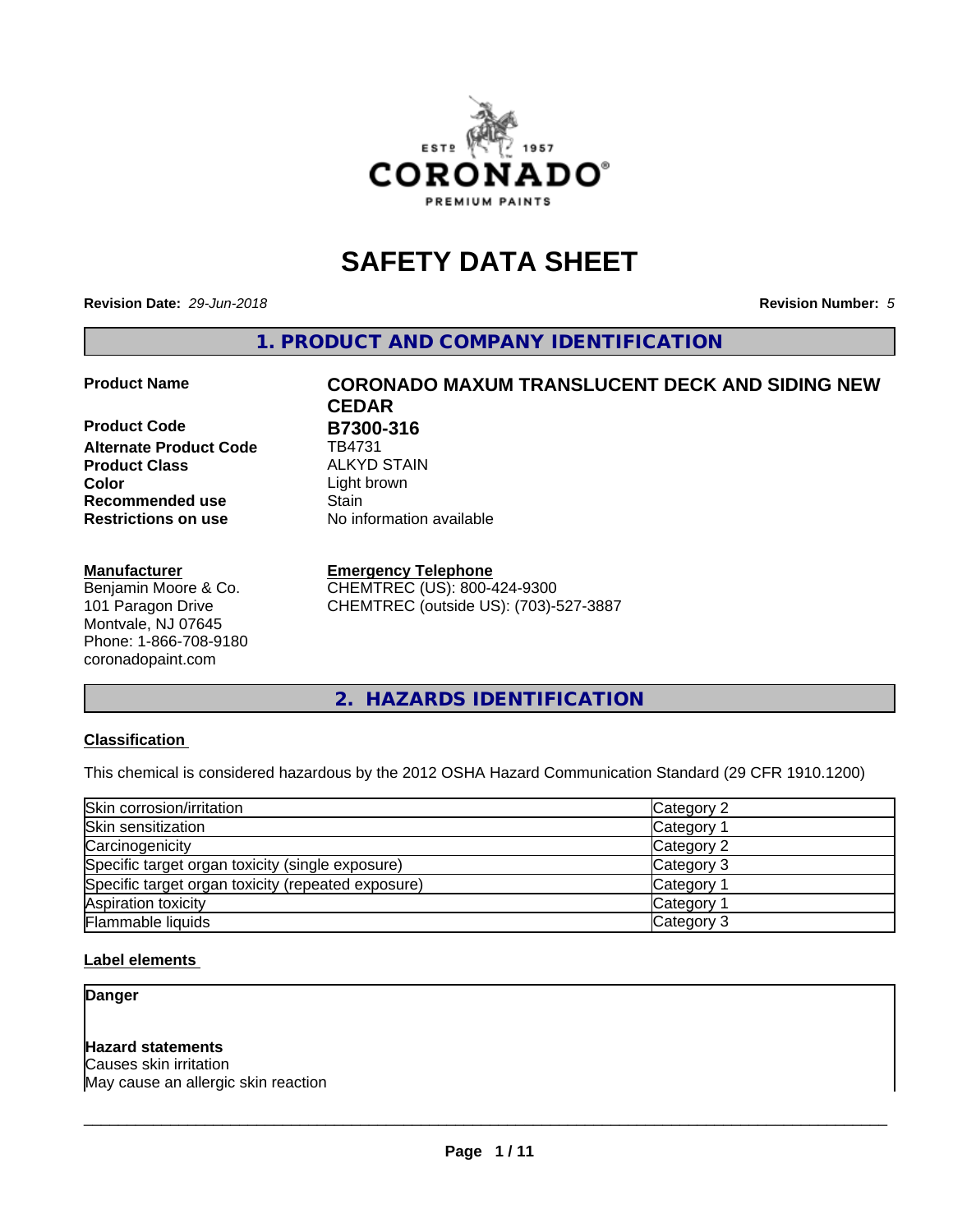Suspected of causing cancer May cause drowsiness or dizziness Causes damage to organs through prolonged or repeated exposure May be fatal if swallowed and enters airways Flammable liquid and vapor

**Appearance** liquid **Odor** solvent

#### **Precautionary Statements - Prevention**

Obtain special instructions before use Do not handle until all safety precautions have been read and understood Use personal protective equipment as required Wash face, hands and any exposed skin thoroughly after handling Contaminated work clothing should not be allowed out of the workplace Wear protective gloves Do not breathe dust/fume/gas/mist/vapors/spray Do not eat, drink or smoke when using this product Use only outdoors or in a well-ventilated area Keep away from heat, hot surfaces, sparks, open flames and other ignition sources. No smoking Keep container tightly closed Ground/bond container and receiving equipment Use explosion-proof electrical/ventilating/lighting/equipment Use only non-sparking tools Take precautionary measures against static discharge Keep cool **Precautionary Statements - Response** IF exposed or concerned: Get medical advice/attention **Skin** If skin irritation or rash occurs: Get medical advice/attention

IF ON SKIN (or hair): Remove/Take off immediately all contaminated clothing. Rinse skin with water/shower Wash contaminated clothing before reuse

#### **Inhalation**

IF INHALED: Remove victim to fresh air and keep at rest in a position comfortable for breathing **Ingestion**

IF SWALLOWED: Immediately call a POISON CENTER or doctor/physician

Do NOT induce vomiting

#### **Fire**

In case of fire: Use CO2, dry chemical, or foam for extinction

#### **Precautionary Statements - Storage**

Store locked up Store in a well-ventilated place. Keep container tightly closed

#### **Precautionary Statements - Disposal**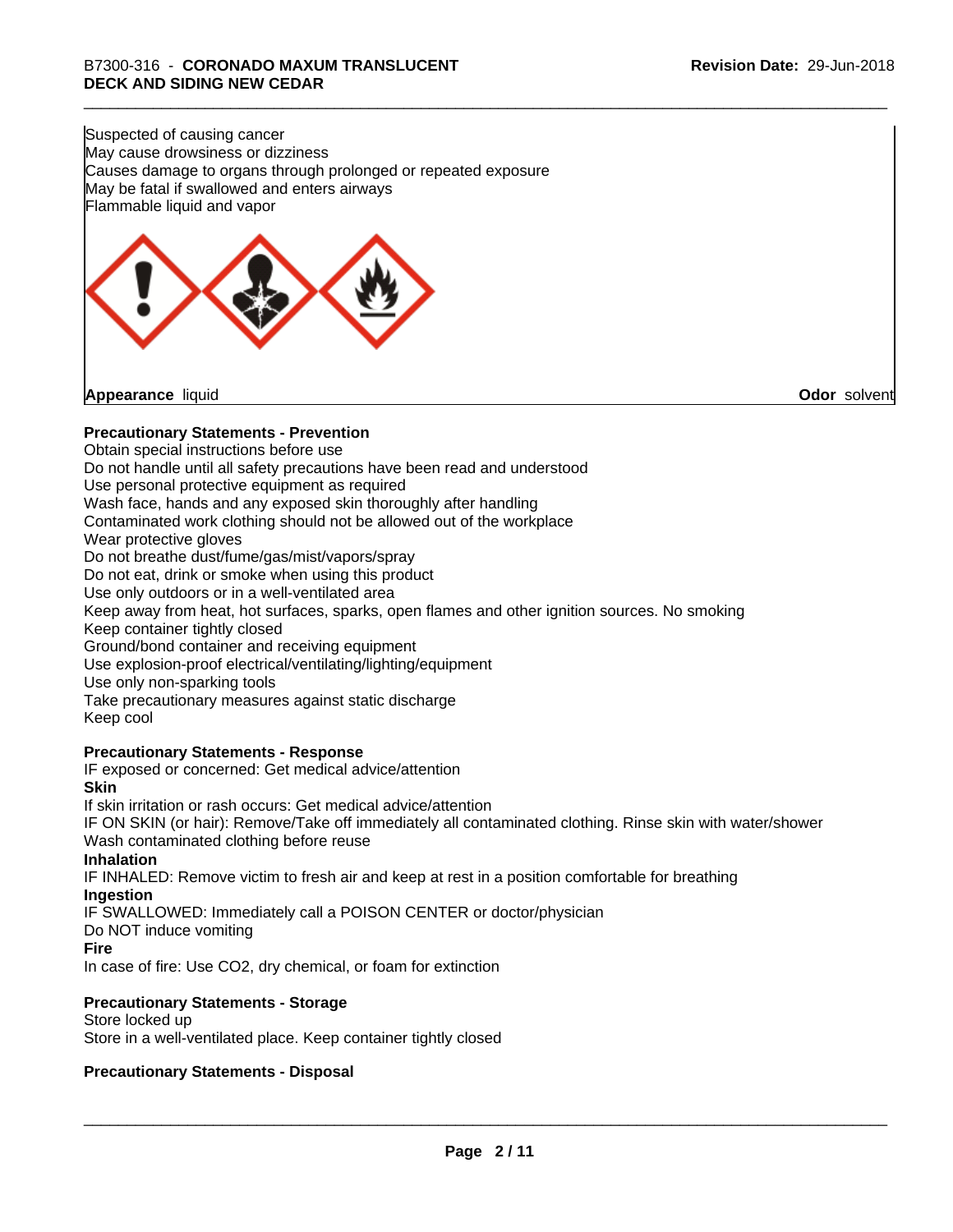Dispose of contents/container to an approved waste disposal plant

#### **Hazards not otherwise classified (HNOC)**

Rags, steel wool or waste soaked with this product may spontaneously catch fire if improperly discarded

#### **Other information**

No information available

### **3. COMPOSITION/INFORMATION ON INGREDIENTS**

| <b>Chemical name</b>                       | <b>CAS No.</b> | Weight-% |
|--------------------------------------------|----------------|----------|
| Distillates, petroleum, hydrotreated light | 64742-47-8     | 40       |
| Stoddard solvent                           | 8052-41-3      | 25       |
| 1H-Isoindole-1,3(2H)-dione,                | 133-07-3       |          |
| 2-[(trichloromethyl)thio]-                 |                |          |
| 1,2,4-Trimethylbenzene                     | 95-63-6        |          |
| Cobalt bis(2-ethylhexanoate)               | 136-52-7       | 0.5      |
| Methyl ethyl ketoxime                      | 96-29-7        | 0.5      |

|                                                  | 4. FIRST AID MEASURES                                                                                                                                                                                                               |
|--------------------------------------------------|-------------------------------------------------------------------------------------------------------------------------------------------------------------------------------------------------------------------------------------|
| <b>General Advice</b>                            | If symptoms persist, call a physician. Show this safety data sheet to the doctor in<br>attendance.                                                                                                                                  |
| <b>Eye Contact</b>                               | Immediately flush with plenty of water. After initial flushing, remove any contact<br>lenses and continue flushing for at least 15 minutes. Keep eye wide open while<br>rinsing. If symptoms persist, call a physician.             |
| <b>Skin Contact</b>                              | Wash off immediately with soap and plenty of water while removing all<br>contaminated clothes and shoes. If skin irritation persists, call a physician. Wash<br>clothing before reuse. Destroy contaminated articles such as shoes. |
| <b>Inhalation</b>                                | Move to fresh air. If symptoms persist, call a physician.<br>If not breathing, give artificial respiration. Call a physician immediately.                                                                                           |
| Ingestion                                        | Clean mouth with water and afterwards drink plenty of water. Do not induce<br>vomiting without medical advice. Never give anything by mouth to an unconscious<br>person. Consult a physician.                                       |
| <b>Protection Of First-Aiders</b>                | Use personal protective equipment.                                                                                                                                                                                                  |
| <b>Most Important</b><br><b>Symptoms/Effects</b> | May cause allergic skin reaction.                                                                                                                                                                                                   |
| <b>Notes To Physician</b>                        | Treat symptomatically.                                                                                                                                                                                                              |
|                                                  | 5. FIRE-FIGHTING MEASURES                                                                                                                                                                                                           |

**Suitable Extinguishing Media** Foam, dry powder or water. Use extinguishing measures that are appropriate to local circumstances and the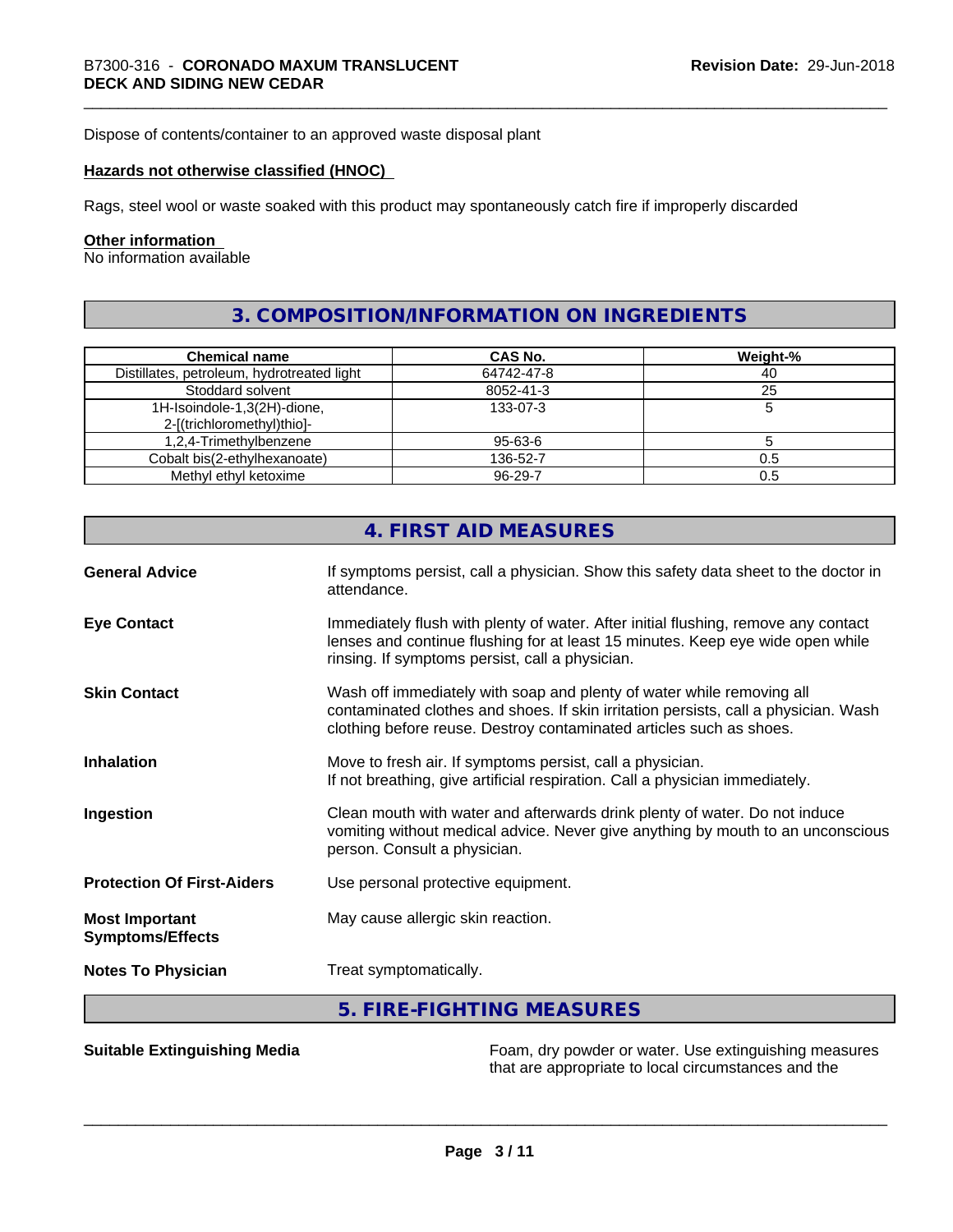|                                                                                  |                 | surrounding environment.                                                                                                                                                                                                                               |                                |  |
|----------------------------------------------------------------------------------|-----------------|--------------------------------------------------------------------------------------------------------------------------------------------------------------------------------------------------------------------------------------------------------|--------------------------------|--|
| <b>Protective Equipment And Precautions For</b><br><b>Firefighters</b>           |                 | As in any fire, wear self-contained breathing apparatus<br>pressure-demand, MSHA/NIOSH (approved or equivalent)<br>and full protective gear.                                                                                                           |                                |  |
| <b>Specific Hazards Arising From The Chemical</b>                                |                 | Combustible material. Closed containers may rupture if<br>exposed to fire or extreme heat. Keep product and empty<br>container away from heat and sources of ignition. Thermal<br>decomposition can lead to release of irritating gases and<br>vapors. |                                |  |
| <b>Sensitivity To Mechanical Impact</b>                                          |                 | No                                                                                                                                                                                                                                                     |                                |  |
| <b>Sensitivity To Static Discharge</b>                                           |                 | Yes                                                                                                                                                                                                                                                    |                                |  |
| <b>Flash Point Data</b><br>Flash Point (°F)<br>Flash Point (°C)<br><b>Method</b> |                 | 105.0<br>40.6<br><b>PMCC</b>                                                                                                                                                                                                                           |                                |  |
| <b>Flammability Limits In Air</b>                                                |                 |                                                                                                                                                                                                                                                        |                                |  |
| Lower flammability limit:<br><b>Upper flammability limit:</b>                    |                 | Not available<br>Not available                                                                                                                                                                                                                         |                                |  |
| <b>NFPA</b><br>Health: 1                                                         | Flammability: 2 | Instability: 0                                                                                                                                                                                                                                         | <b>Special: Not Applicable</b> |  |
|                                                                                  |                 |                                                                                                                                                                                                                                                        |                                |  |

#### **NFPA Legend**

- 0 Not Hazardous
- 1 Slightly
- 2 Moderate
- 3 High
- 4 Severe

*The ratings assigned are only suggested ratings, the contractor/employer has ultimate responsibilities for NFPA ratings where this system is used.*

*Additional information regarding the NFPA rating system is available from the National Fire Protection Agency (NFPA) at www.nfpa.org.*

#### **6. ACCIDENTAL RELEASE MEASURES**

| <b>Personal Precautions</b>      | Use personal protective equipment. Remove all sources of ignition.                                                                                                                                                                                                                                         |
|----------------------------------|------------------------------------------------------------------------------------------------------------------------------------------------------------------------------------------------------------------------------------------------------------------------------------------------------------|
| <b>Other Information</b>         | Prevent further leakage or spillage if safe to do so. Do not allow material to<br>contaminate ground water system. Prevent product from entering drains. Do not<br>flush into surface water or sanitary sewer system. Local authorities should be<br>advised if significant spillages cannot be contained. |
| <b>Environmental precautions</b> | See Section 12 for additional Ecological Information.                                                                                                                                                                                                                                                      |
| <b>Methods for Cleaning Up</b>   | Dam up. Soak up with inert absorbent material. Pick up and transfer to properly<br>labeled containers. Clean contaminated surface thoroughly.                                                                                                                                                              |
|                                  |                                                                                                                                                                                                                                                                                                            |

#### **7. HANDLING AND STORAGE**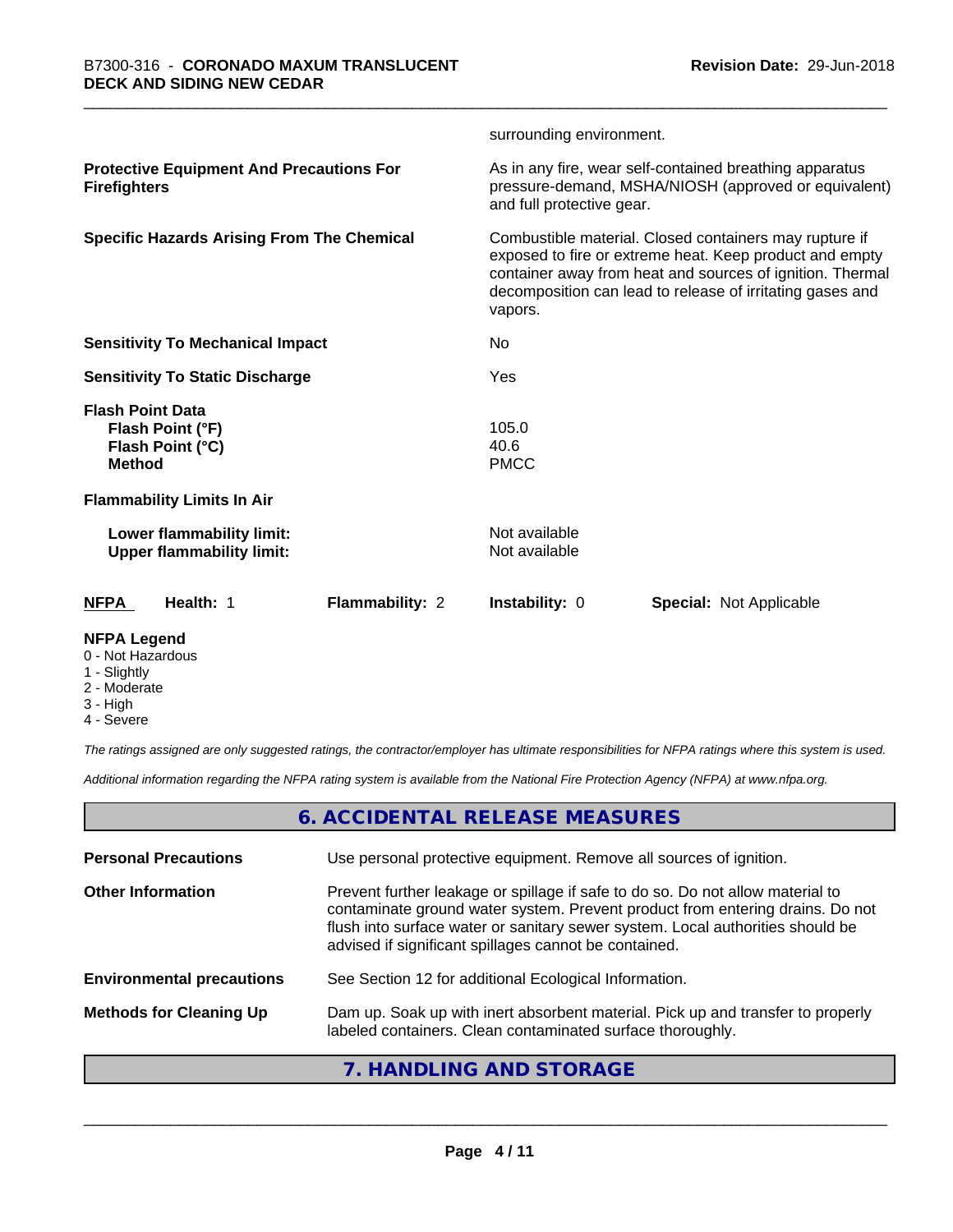| <b>Handling</b>               | Use only in area provided with appropriate exhaust ventilation. Do not breathe<br>vapors or spray mist. Wear personal protective equipment. Take precautionary<br>measures against static discharges. To avoid ignition of vapors by static electricity<br>discharge, all metal parts of the equipment must be grounded. Keep away from<br>open flames, hot surfaces and sources of ignition. |
|-------------------------------|-----------------------------------------------------------------------------------------------------------------------------------------------------------------------------------------------------------------------------------------------------------------------------------------------------------------------------------------------------------------------------------------------|
| <b>Storage</b>                | Keep containers tightly closed in a dry, cool and well-ventilated place. Keep away<br>from heat. Keep away from open flames, hot surfaces and sources of ignition.<br>Keep in properly labeled containers. Keep out of the reach of children.                                                                                                                                                 |
|                               | <b>DANGER</b> - Rags, steel wool or waste soaked with this product may<br>spontaneously catch fire if improperly discarded. Immediately after use, place<br>rags, steel wool or waste in a sealed water-filled metal container.                                                                                                                                                               |
| <b>Incompatible Materials</b> | Incompatible with strong acids and bases and strong oxidizing agents.                                                                                                                                                                                                                                                                                                                         |

#### **8. EXPOSURE CONTROLS / PERSONAL PROTECTION**

#### **Exposure Limits**

| <b>Chemical name</b> | <b>ACGIH TLV</b> | <b>OSHA PEL</b>                        |
|----------------------|------------------|----------------------------------------|
| Stoddard solvent     | TWA<br>100 ppm   | 500 ppm -<br><b>TWA</b>                |
|                      |                  | <b>TWA</b><br>2900 mg/m <sup>3</sup> - |

#### **Legend**

ACGIH - American Conference of Governmental Industrial Hygienists Exposure Limits OSHA - Occupational Safety & Health Administration Exposure Limits N/E - Not Established

**Engineering Measures** Ensure adequate ventilation, especially in confined areas.

#### **Personal Protective Equipment**

| <b>Eye/Face Protection</b><br><b>Skin Protection</b><br><b>Respiratory Protection</b> | Safety glasses with side-shields.<br>Long sleeved clothing. Protective gloves.<br>In operations where exposure limits are exceeded, use a NIOSH approved<br>respirator that has been selected by a technically qualified person for the specific<br>work conditions. When spraying the product or applying in confined areas, wear a<br>NIOSH approved respirator specified for paint spray or organic vapors. |
|---------------------------------------------------------------------------------------|----------------------------------------------------------------------------------------------------------------------------------------------------------------------------------------------------------------------------------------------------------------------------------------------------------------------------------------------------------------------------------------------------------------|
| <b>Hygiene Measures</b>                                                               | Avoid contact with skin, eyes and clothing. Remove and wash contaminated<br>clothing before re-use. Wash thoroughly after handling. When using do not eat,<br>drink or smoke.                                                                                                                                                                                                                                  |

## **9. PHYSICAL AND CHEMICAL PROPERTIES**

**Appearance** liquid<br> **Appearance** liquid<br> **Odor** solver **Density (lbs/gal)** 7.25 - 7.35<br> **Specific Gravity** 0.87 - 0.89 **Specific Gravity** 

**Odor** solvent **Odor Threshold** No information available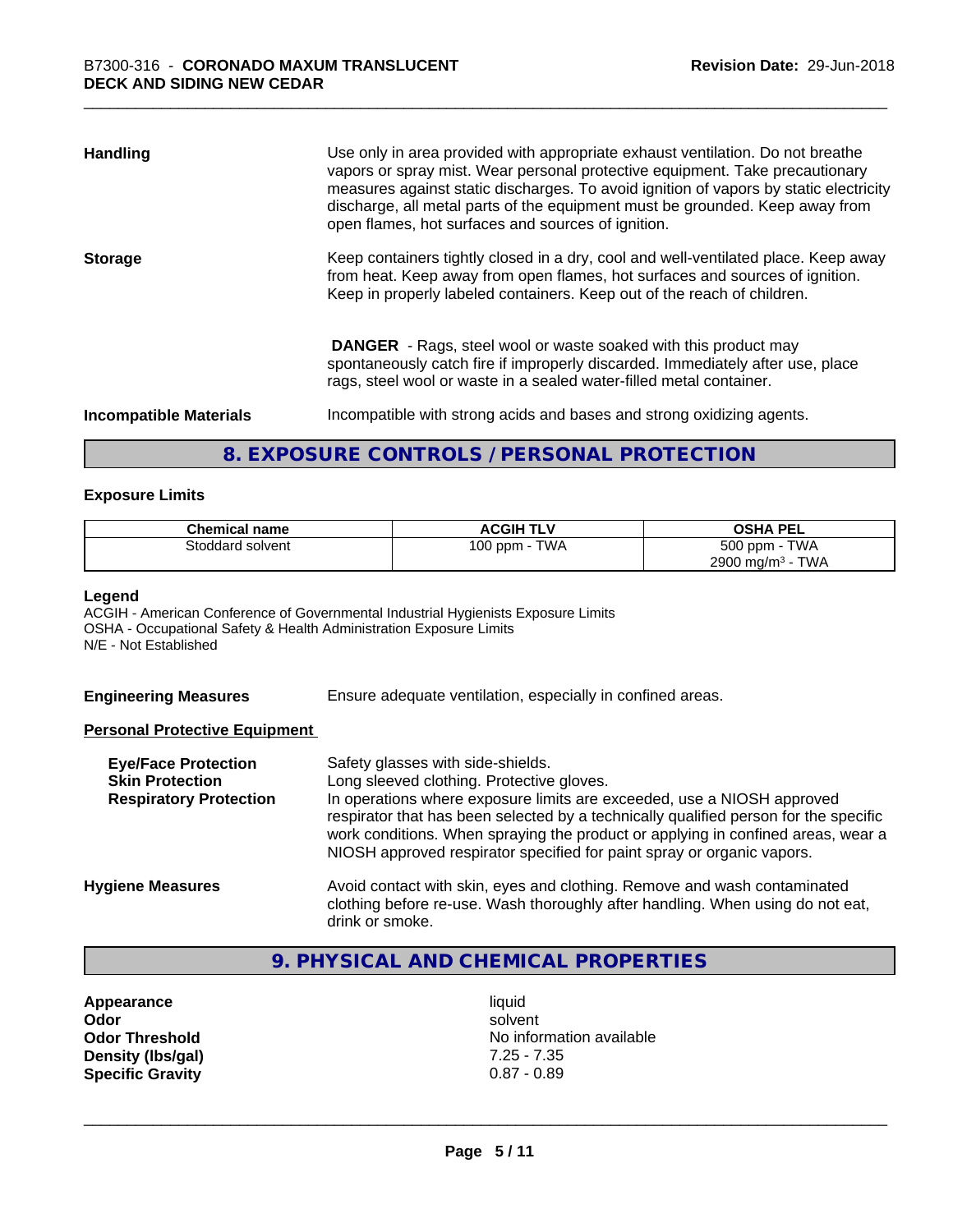**Viscosity (cps)** <br> **Viscosity (cps)** No information available<br>
No information available<br>
No information available **Water solubility**<br> **Evaporation Rate**<br> **Evaporation Rate**<br> **Evaporation Rate Vapor** pressure @20 °C (kPa) **Vapor density No information available Wt. % Solids** 35 - 45 **Vol. % Solids Wt. % Volatiles** 55 - 65 **Vol. % Volatiles** 65 - 75 **VOC Regulatory Limit (g/L)** <550 **Boiling Point (°F)** 279.0 **Boiling Point (°C)**<br>Freezing Point (°F) **Freezing Point (°C)** No information available **Flash Point (°F)** 105.0 **Flash Point (°C)** 40.6 **Method** PMCC **Flammability (solid, gas)** Not applicable **Upper flammability limit:** No information available **Lower flammability limit:** No information available **Autoignition Temperature (°F)** No information available **Autoignition Temperature (°C)** No information available **Decomposition Temperature (°F)**<br> **Decomposition Temperature (°C)** No information available<br>
No information available **Decomposition Temperature (°C)**<br>Partition coefficient

**pH**<br>
Viscosity (cps) The Contract of the Contract of No information available<br>
No information available **Solubility(ies)** No information available No information available<br>No information available **No information available No information available** 

#### **10. STABILITY AND REACTIVITY**

| <b>Reactivity</b>                         | Not Applicable                                                                           |
|-------------------------------------------|------------------------------------------------------------------------------------------|
| <b>Chemical Stability</b>                 | Stable under normal conditions. Hazardous polymerisation<br>does not occur.              |
| <b>Conditions to avoid</b>                | Keep away from open flames, hot surfaces, static<br>electricity and sources of ignition. |
| <b>Incompatible Materials</b>             | Incompatible with strong acids and bases and strong<br>oxidizing agents.                 |
| <b>Hazardous Decomposition Products</b>   | Thermal decomposition can lead to release of irritating<br>gases and vapors.             |
| <b>Possibility of hazardous reactions</b> | None under normal conditions of use.                                                     |

#### **11. TOXICOLOGICAL INFORMATION**

#### **Product Information**

**Information on likely routes of exposure**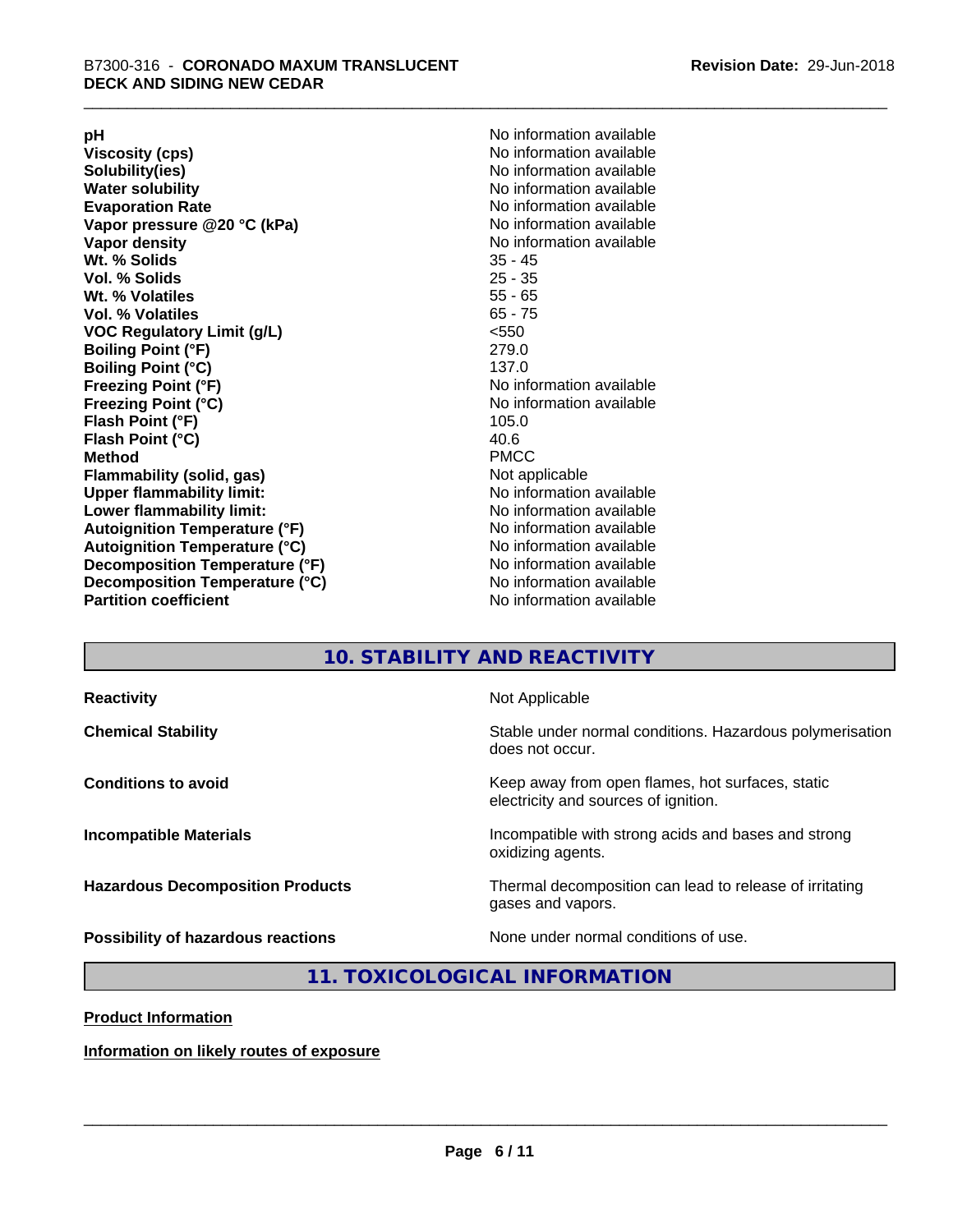| <b>Principal Routes of Exposure</b> | Eye contact, skin contact and inhalation.                                                                                                                                                                                            |
|-------------------------------------|--------------------------------------------------------------------------------------------------------------------------------------------------------------------------------------------------------------------------------------|
| <b>Acute Toxicity</b>               |                                                                                                                                                                                                                                      |
| <b>Product Information</b>          | Repeated or prolonged exposure to organic solvents may lead to permanent brain<br>and nervous system damage. Intentional misuse by deliberately concentrating and<br>inhaling vapors may be harmful or fatal.                        |
|                                     | Symptoms related to the physical, chemical and toxicological characteristics                                                                                                                                                         |
| <b>Symptoms</b>                     | No information available.                                                                                                                                                                                                            |
|                                     | Delayed and immediate effects as well as chronic effects from short and long-term exposure                                                                                                                                           |
| Eye contact                         | Contact with eyes may cause irritation.                                                                                                                                                                                              |
| <b>Skin contact</b>                 | May cause skin irritation and/or dermatitis. Prolonged skin contact may defat the<br>skin and produce dermatitis.                                                                                                                    |
| Ingestion                           | Ingestion may cause irritation to mucous membranes. Small amounts of this<br>product aspirated into the respiratory system during ingestion or vomiting may<br>cause mild to severe pulmonary injury, possibly progressing to death. |
| <b>Inhalation</b>                   | High vapor / aerosol concentrations are irritating to the eyes, nose, throat and<br>lungs and may cause headaches, dizziness, drowsiness, unconsciousness, and<br>other central nervous system effects.                              |
| <b>Sensitization</b>                | May cause an allergic skin reaction.                                                                                                                                                                                                 |
| <b>Neurological Effects</b>         | No information available.                                                                                                                                                                                                            |
| <b>Mutagenic Effects</b>            | No information available.                                                                                                                                                                                                            |
| <b>Reproductive Effects</b>         | No information available.                                                                                                                                                                                                            |
| <b>Developmental Effects</b>        | No information available.                                                                                                                                                                                                            |
| <b>Target organ effects</b>         | No information available.                                                                                                                                                                                                            |
| STOT - repeated exposure            | No information available.                                                                                                                                                                                                            |
| <b>STOT - single exposure</b>       | No information available.                                                                                                                                                                                                            |
| Other adverse effects               | No information available.                                                                                                                                                                                                            |
| <b>Aspiration Hazard</b>            | May be harmful if swallowed and enters airways. Small amounts of this product                                                                                                                                                        |
|                                     | aspirated into the respiratory system during ingestion or vomiting may cause mild                                                                                                                                                    |
|                                     | to severe pulmonary injury, possibly progressing to death.                                                                                                                                                                           |

#### **Numerical measures of toxicity**

#### **The following values are calculated based on chapter 3.1 of the GHS document**

| ATEmix (oral)                           | 11597 mg/kg |
|-----------------------------------------|-------------|
| <b>ATEmix (dermal)</b>                  | 5271 mg/kg  |
| ATEmix (inhalation-dust/mist) 55.6 mg/L |             |

#### **Component Information**

#### **Acute Toxicity**

Distillates, petroleum, hydrotreated light LD50 Oral: > 5,000 mg/kg (Rat) LD50 Dermal: > 3,000 mg/kg (Rabbit) Stoddard solvent LD50 Oral: > 5,000 mg/kg (Rat) LD50 Dermal:  $> 3160$  mg/kg (Rabbit)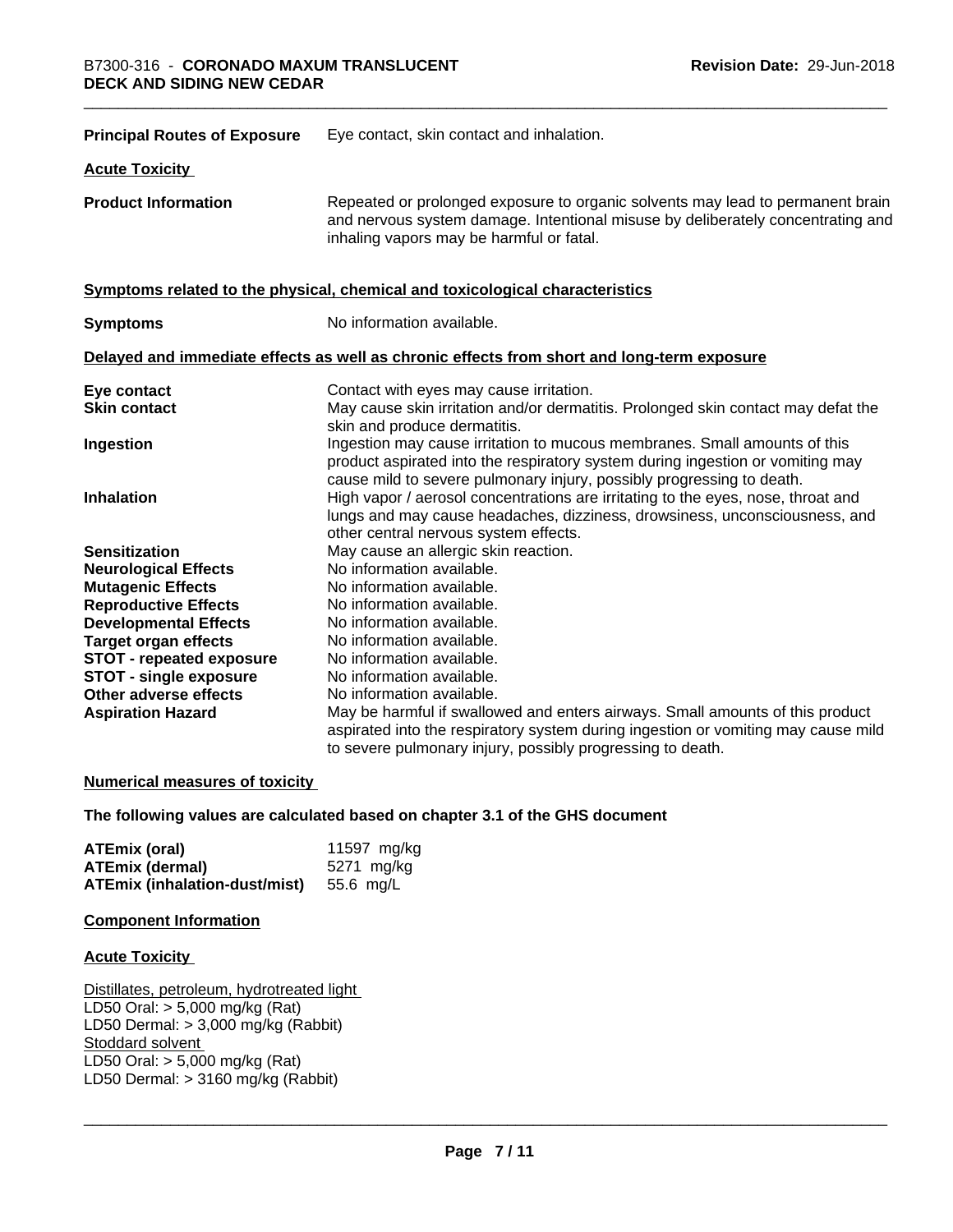LC50 Inhalation (Vapor): > 6.1 mg/L (Rat) 1H-Isoindole-1,3(2H)-dione, 2-[(trichloromethyl)thio]- LD50 Oral: 2636 mg/kg (Rat) LD50 Dermal: > 22600 mg/kg (Rabbit) LC50 Inhalation (Vapor):  $>$  5000 mg/m<sup>3</sup> 1,2,4-Trimethylbenzene LD50 Oral: 5000 mg/kg (Rat) LC50 Inhalation (Vapor): 18000 mg/m<sup>3</sup> (Rat, 4 hr.) Methyl ethyl ketoxime LD50 Oral: 930 mg/kg (Rat) LD50 Dermal: 200 µL/kg (Rabbit) LC50 Inhalation (Vapor): > 4.8 mg/L (Rat)

#### **Carcinogenicity**

*The information below indicateswhether each agency has listed any ingredient as a carcinogen:.*

| <b>Chemical name</b>         | <b>IARC</b>          | <b>NTP</b> | <b>OSHA</b> |
|------------------------------|----------------------|------------|-------------|
|                              | Possible Human<br>2B |            | Listed      |
| Cobalt bis(2-ethylhexanoate) | Carcinoɑen           |            |             |

• Cobalt and cobalt compounds are listed as possible human carcinogens by IARC (2B). However, there is inadequate evidence of the carcinogenicity of cobalt and cobalt compounds in humans.

#### **12. ECOLOGICAL INFORMATION**

#### **Ecotoxicity Effects**

The environmental impact of this product has not been fully investigated.

#### **Product Information**

#### **Acute Toxicity to Fish**

No information available

#### **Acute Toxicity to Aquatic Invertebrates**

No information available

#### **Acute Toxicity to Aquatic Plants**

No information available

#### **Persistence / Degradability**

No information available.

#### **Bioaccumulation**

There is no data for this product.

#### **Mobility in Environmental Media**

No information available.

#### **Ozone**

No information available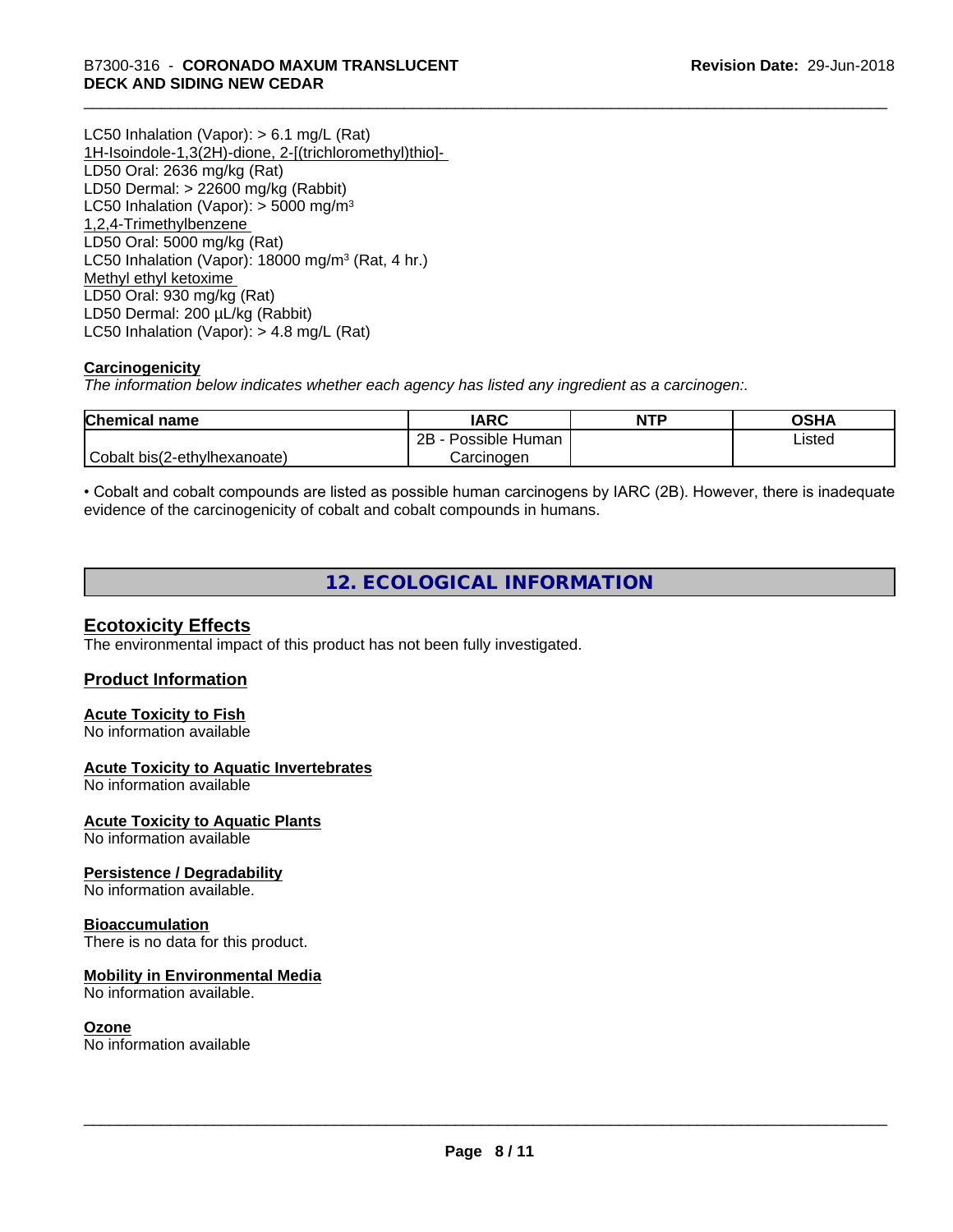#### **Component Information**

#### **Acute Toxicity to Fish**

Methyl ethyl ketoxime LC50: 48 mg/L (Bluegill sunfish - 96 hr.)

#### **Acute Toxicity to Aquatic Invertebrates**

Methyl ethyl ketoxime EC50: 750 mg/L (Daphnia magna - 48 hr.)

#### **Acute Toxicity to Aquatic Plants**

No information available

|                                | 13. DISPOSAL CONSIDERATIONS                                                                                                                                                                                               |
|--------------------------------|---------------------------------------------------------------------------------------------------------------------------------------------------------------------------------------------------------------------------|
| <b>Waste Disposal Method</b>   | Dispose of in accordance with federal, state, and local regulations. Local<br>requirements may vary, consult your sanitation department or state-designated<br>environmental protection agency for more disposal options. |
| <b>Empty Container Warning</b> | Emptied containers may retain product residue. Follow label warnings even after<br>container is emptied. Residual vapors may explode on ignition.                                                                         |

#### **14. TRANSPORT INFORMATION**

| DOT                         |                                                            |
|-----------------------------|------------------------------------------------------------|
| <b>Proper Shipping Name</b> | <b>PAINT</b>                                               |
| <b>Hazard class</b>         |                                                            |
| UN-No.                      | UN1263                                                     |
| <b>Packing Group</b>        | Ш                                                          |
| <b>Description</b>          | UN1263, PAINT, 3, III, Marine Pollutant (Stoddard solvent) |

In the US this material may be reclassified as a Combustible Liquid and is not regulated in containers of less than 119 gallons (450 liters) via surface transportation (refer to 49CFR173.120(b)(2) for further information).

| IMDG / IMO       | Contact the preparer for further information. |
|------------------|-----------------------------------------------|
| <b>ICAO/IATA</b> | Contact the preparer for further information. |

#### **15. REGULATORY INFORMATION**

#### **International Inventories**

| <b>TSCA: United States</b> | Yes - All components are listed or exempt. |
|----------------------------|--------------------------------------------|
| <b>DSL: Canada</b>         | Yes - All components are listed or exempt. |

#### **Federal Regulations**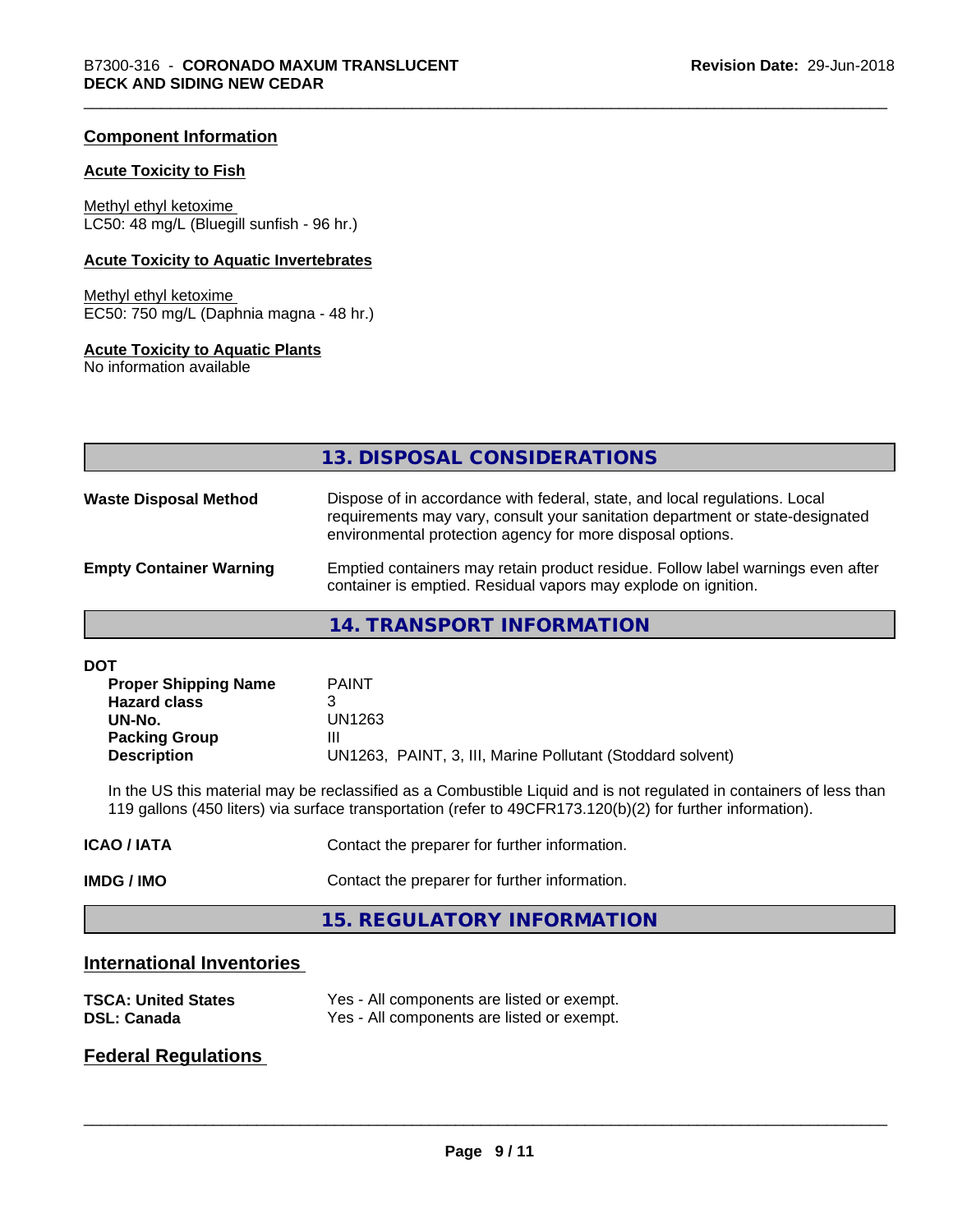#### **SARA 311/312 hazardous categorization**

| Acute health hazard               | Yes |
|-----------------------------------|-----|
| Chronic Health Hazard             | Yes |
| Fire hazard                       | Yes |
| Sudden release of pressure hazard | Nο  |
| Reactive Hazard                   | Nο  |

#### **SARA 313**

Section 313 of Title III of the Superfund Amendments and Reauthorization Act of 1986 (SARA). This product contains a chemical or chemicals which are subject to the reporting requirements of the Act and Title 40 of the Code of Federal Regulations, Part 372:

| <b>Chemical name</b>                                      | <b>CAS No.</b> | Weight-% | <b>CERCLA/SARA 313</b><br>(de minimis concentration) |
|-----------------------------------------------------------|----------------|----------|------------------------------------------------------|
| 1H-Isoindole-1,3(2H)-dione,<br>2-[(trichloromethyl)thio]- | 133-07-3       | 'n       |                                                      |
| 1,2,4-Trimethylbenzene                                    | 95-63-6        |          |                                                      |

**Clean Air Act,Section 112 Hazardous Air Pollutants (HAPs) (see 40 CFR 61)**

This product contains the following HAPs:

*None*

#### **US State Regulations**

#### **California Proposition 65**

**A WARNING:** Cancer and Reproductive Harm– www.P65warnings.ca.gov

#### **State Right-to-Know**

| <b>Chemical name</b>        | <b>Massachusetts</b> | <b>New Jersey</b> | <b>Pennsylvania</b> |
|-----------------------------|----------------------|-------------------|---------------------|
| Stoddard solvent            |                      |                   |                     |
| 1H-Isoindole-1,3(2H)-dione, |                      |                   |                     |
| 2-f(trichloromethyl)thiol-  |                      |                   |                     |
| 1,2,4-Trimethylbenzene      |                      |                   |                     |

#### **Legend**

X - Listed

| <b>16. OTHER INFORMATION</b>                                                                                                    |            |                        |                      |          |  |
|---------------------------------------------------------------------------------------------------------------------------------|------------|------------------------|----------------------|----------|--|
| HMIS -                                                                                                                          | Health: 1* | <b>Flammability: 2</b> | <b>Reactivity: 0</b> | $PPE: -$ |  |
| <b>HMIS Legend</b><br>0 - Minimal Hazard<br>1 - Slight Hazard<br>2 - Moderate Hazard<br>3 - Serious Hazard<br>4 - Severe Hazard |            |                        |                      |          |  |